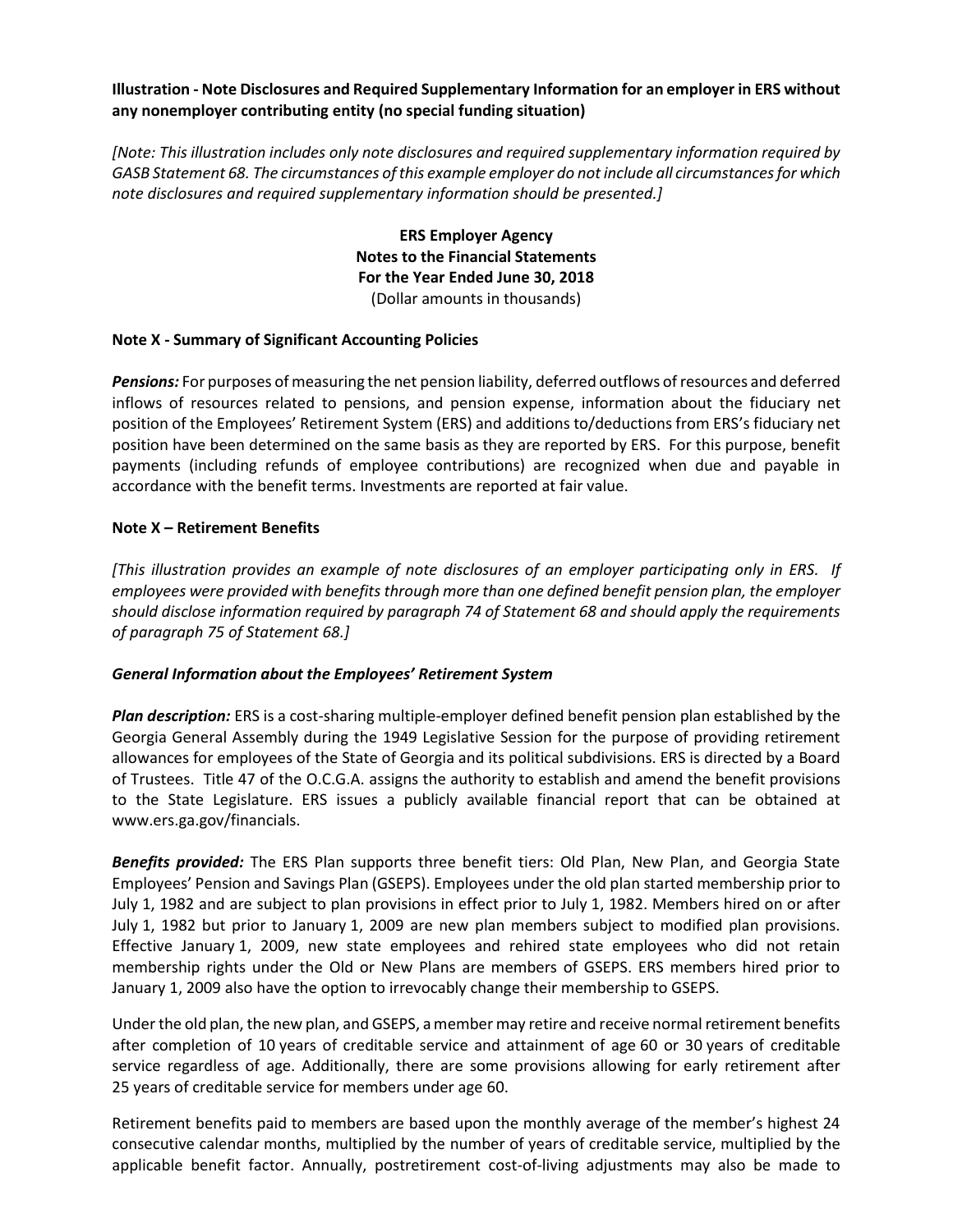members' benefits, provided the members were hired prior to July 1, 2009. The normal retirement pension is payable monthly for life; however, options are available for distribution of the member's monthly pension, at reduced rates, to a designated beneficiary upon the member's death. Death and disability benefits are also available through ERS.

*Contributions*: Member contributions under the old plan are 4% of annual compensation, up to \$4,200, plus 6% of annual compensation in excess of \$4,200. Under the old plan, the state pays member contributions in excess of 1.25% of annual compensation. Under the old plan, these state contributions are included in the members' accounts for refund purposes and are used in the computation of the members' earnable compensation for the purpose of computing retirement benefits. Member contributions under the new plan and GSEPS are 1.25% of annual compensation. The Agency's total required contribution rate for the year ended June 30, 2018 was 24.81% of annual covered payroll for old and new plan members and 21.78% for GSEPS members. The rates include the annual actuarially determined employer contribution rate of 24.69% of annual covered payroll for old and new plan members and 21.66% for GSEPS members, plus a 0.12% adjustment for the HB 751 one-time benefit adjustment of 3% to retired state employees. The Agency's contributions to ERS totaled \$xx,xxx for the year ended June 30, 2018. Contributions are expected to finance the costs of benefits earned by employees during the year, with an additional amount to finance any unfunded accrued liability.

# *Pension Liabilities, Pension Expense, and Deferred Outflows of Resources and Deferred Inflows of Resources Related to Pensions*

At June 30, 2018, the Agency reported a liability for its proportionate share of the net pension liability. The net pension liability was measured as of June 30, 2017. The total pension liability used to calculate the net pension liability was based on an actuarial valuation as of June 30, 2016. An expected total pension liability as of June 30, 2017 was determined using standard roll-forward techniques. The Agency's proportion of the net pension liability was based on contributions to ERS during the fiscal year ended June 30, 2017. At June 30 2017, the Employer's proportion was X.XXXXXXXX%, which was an increase (decrease) of X.XX % from its proportion measured as of June 30, 2016.

For the year ended June 30, 2018, the Agency recognized pension expense of \$X,XXX. At June 30, 2018, the Agency reported deferred outflows of resources and deferred inflows of resources related to pensions from the following sources:

|                                                                                                                     | <b>Deferred</b><br>Outflows of<br><b>Resources</b> |     | <b>Deferred</b><br>Inflows of<br><b>Resources</b> |
|---------------------------------------------------------------------------------------------------------------------|----------------------------------------------------|-----|---------------------------------------------------|
| Differences between expected and actual<br>experience                                                               | \$<br>$X, XXX$ \$                                  |     | X,XXX                                             |
| Changes of assumptions                                                                                              | X, XXX                                             |     | X,XXX                                             |
| Net difference between projected and actual<br>earnings on pension plan investments                                 | X,XXX                                              |     | X,XXX                                             |
| Changes in proportion and differences between<br>Employer contributions and proportionate share<br>of contributions | X,XXX                                              |     | X,XXX                                             |
| Employer contributions subsequent to the<br>measurement date                                                        | X, XXX                                             |     |                                                   |
| Total                                                                                                               | \$<br>X,XXX                                        | - S | X,XXX                                             |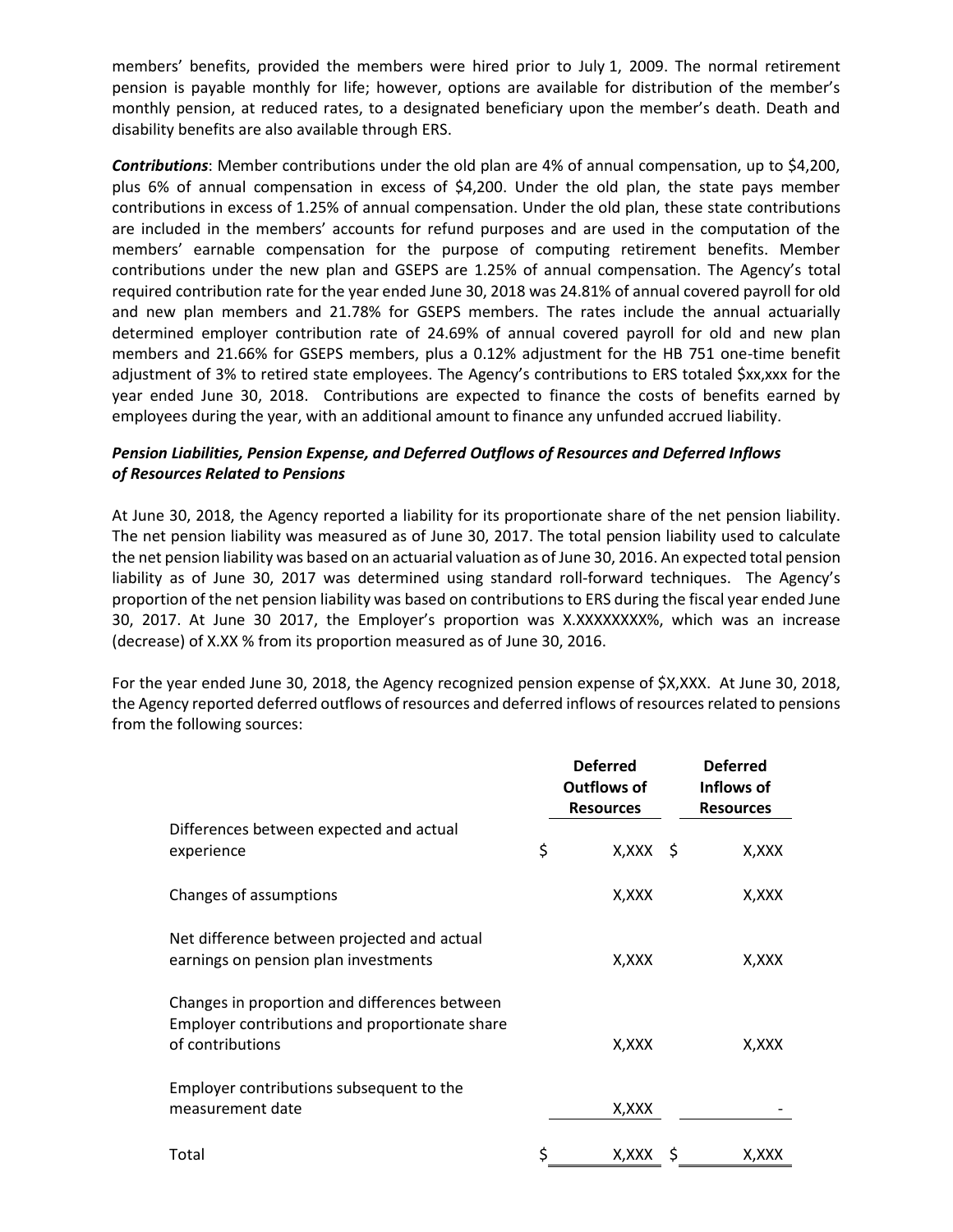Agency contributions subsequent to the measurement date of \$X,XXX are reported as deferred outflows of resources and will be recognized as a reduction of the net pension liability in the year ended June 30, 2019. Other amounts reported as deferred outflows of resources and deferred inflows of resources related to pensions will be recognized in pension expense as follows:

| Year ended June 30: |   |       |
|---------------------|---|-------|
| 2019                | Ŝ | X,XXX |
| 2020                |   | X,XXX |
| 2021                |   | X,XXX |
| 2022                |   | X,XXX |
| 2023                |   | X,XXX |
| Thereafter          |   | X,XXX |

*Actuarial assumptions:* The total pension liability as of June 30, 2017 was determined by an actuarial valuation as of June 30, 2016 using the following actuarial assumptions, applied to all periods included in the measurement:

| Inflation                 | 2.75%                                                                 |
|---------------------------|-----------------------------------------------------------------------|
| Salary increases          | $3.25 - 7.00\%$ , including inflation                                 |
| Investment rate of return | 7.50%, net of pension plan investment expense,<br>including inflation |

Postretirement mortality rates were based on the RP-2000 Combined Mortality Table with future mortality improvement projected to 2025 with the Society of Actuaries' projection scale BB and set forward 2 years for both males and females for service retirements and dependent beneficiaries. The RP-2000 Disabled Mortality Table with future mortality improvement projected to 2025 with Society of Actuaries' projection scale BB and set back 7 years for males and set forward 3 years for females was used for death after disability retirement. There is a margin for future mortality improvement in the tables used by the System. Based on the results of the most recent experience study adopted by the Board on December 17, 2015, the numbers of expected future deaths are 9-12% less than the actual number of deaths that occurred during the study period for service retirements and beneficiaries and for disability retirements. Rates of mortality in active service were based on the RP-2000 Employee Mortality Table projected to 2025 with projection scale BB.

The actuarial assumptions used in the June 30, 2016 valuation were based on the results of an actuarial experience study for the period July 1, 2009 – June 30, 2014.

The long-term expected rate of return on pension plan investments was determined using a log-normal distribution analysis in which best-estimate ranges of expected future real rates of return (expected nominal returns, net of pension plan investment expense and the assumed rate of inflation) are developed for each major asset class. These ranges are combined to produce the long-term expected rate of return by weighting the expected future real rates of return by the target asset allocation percentage and by adding expected inflation. The target allocation and best estimates of arithmetic real rates of return for each major asset class are summarized in the following table: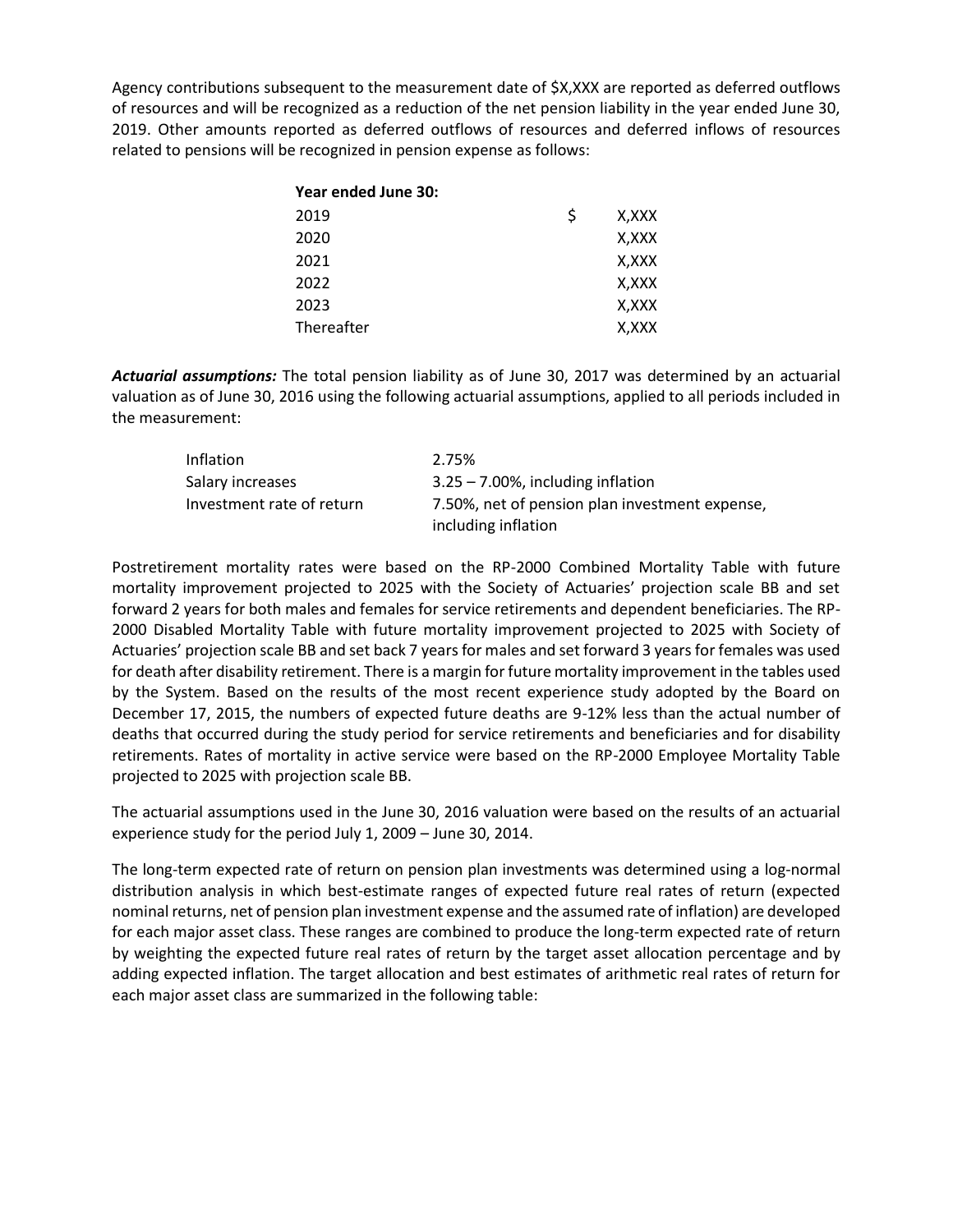| Asset class                             | <b>Target</b><br>allocation | Long-term<br>expected real<br>rate of return* |
|-----------------------------------------|-----------------------------|-----------------------------------------------|
| Fixed income                            | 30.00%                      | $(0.50)$ %                                    |
| Domestic large equities                 | 37.20                       | 9.00                                          |
| Domestic mid equities                   | 3.40                        | 12.00                                         |
| Domestic small equities                 | 1.40                        | 13.50                                         |
| International developed market equities | 17.80                       | 8.00                                          |
| International emerging market equities  | 5.20                        | 12.00                                         |
| Alternatives                            | 5.00                        | 10.50                                         |
| Total                                   | 100.00%                     |                                               |

\* Rates shown are net of the 2.75% assumed rate of inflation

*Discount rate:* The discount rate used to measure the total pension liability was 7.50 %. The projection of cash flows used to determine the discount rate assumed that plan member contributions will be made at the current contribution rate and that employer and State of Georgia contributions will be made at rates equal to the difference between actuarially determined contribution rates and the member rate. Based on those assumptions, the pension plan's fiduciary net position was projected to be available to make all projected future benefit payments of current plan members. Therefore, the long-term expected rate of return on pension plan investments was applied to all periods of projected benefit payments to determine the total pension liability.

*Sensitivity of the Agency's proportionate share of the net pension liability to changes in the discount rate:* The following presents the Agency's proportionate share of the net pension liability calculated using the discount rate of 7.50 %, as well as what the Agency's proportionate share of the net pension liability would be if it were calculated using a discount rate that is 1-percentage-point lower (6.50 %) or 1 percentage-point higher (8.50 %) than the current rate:

|                                       | 1%                         | Current                  | 1%                         |
|---------------------------------------|----------------------------|--------------------------|----------------------------|
|                                       | <b>Decrease</b><br>(6.50%) | discount rate<br>(7.50%) | <b>Increase</b><br>(8.50%) |
| Employer's proportionate share of the |                            |                          |                            |
| net pension liability                 | XXX,XXX \$                 | XXX,XXX \$               | XXX.XXX                    |

*Pension plan fiduciary net position:* Detailed information about the pension plan's fiduciary net position is available in the separately issued ERS financial report which is publically available at www.ers.ga.gov/financials.

# **Payables to the pension plan**

*[If the Agency reported payables to the defined benefit pension plan, it should disclose information required by paragraph 122 of Statement 68.]*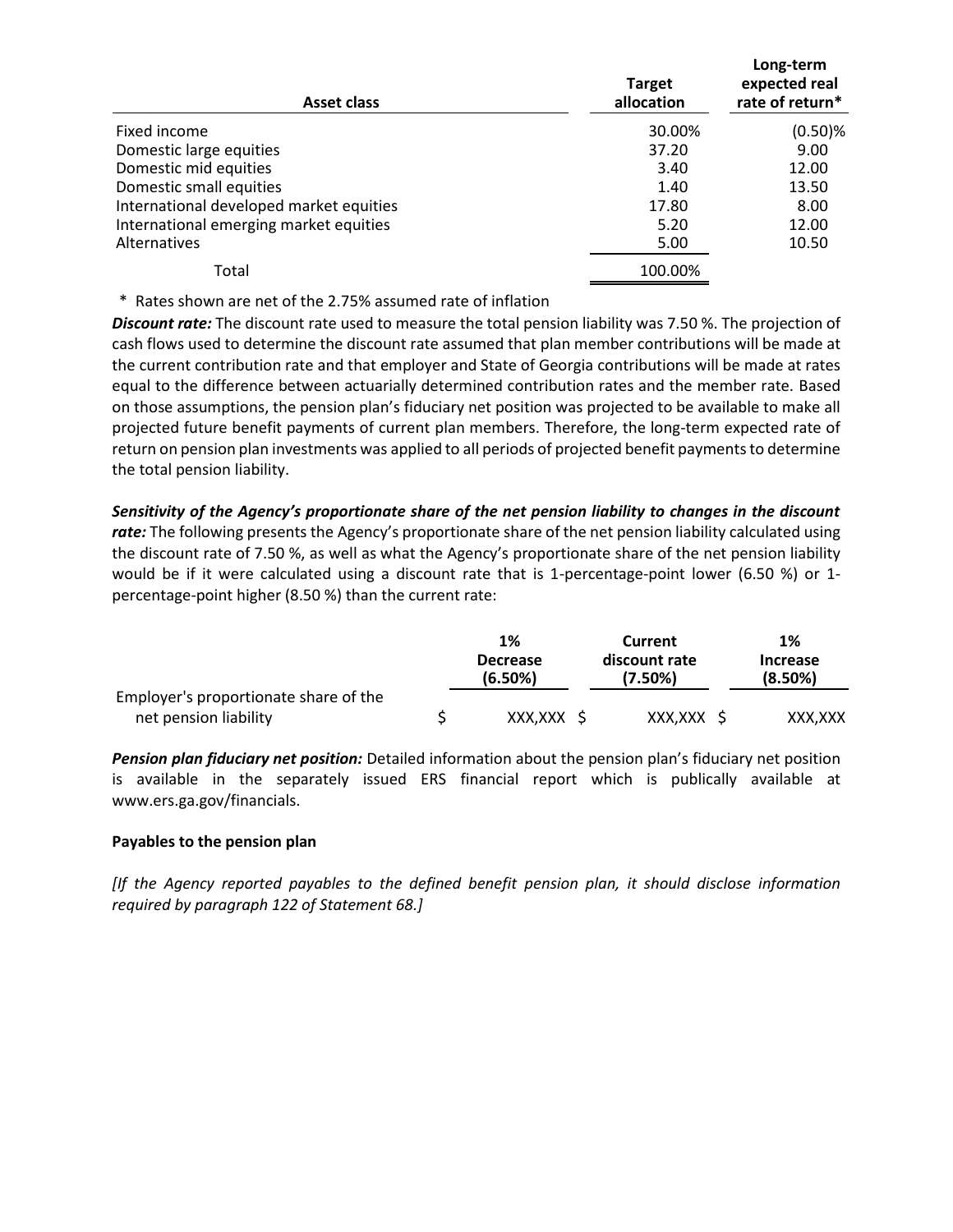# **ERS Employer Agency Required Supplementary Information Schedule of Proportionate Share of the Net Pension Liability Employees' Retirement System For the Year Ended June 30**

(Dollar amounts in thousands)

|                                                                                                              | 2018          | 2017     | 2016     | 2015     |
|--------------------------------------------------------------------------------------------------------------|---------------|----------|----------|----------|
|                                                                                                              |               |          |          |          |
| Agency's proportion of the net pension liability                                                             | X.XXX%        | X.XXX%   | X.XXX%   | X.XXX%   |
| Agency's proportionate share of the net pension                                                              |               |          |          |          |
| liability                                                                                                    | \$<br>XX, XXX | XX,XXX   | XX,XXX   | XX,XXX   |
| Agency's covered-employee payroll                                                                            | \$<br>XX,XXX  | XX,XXX   | XX,XXX   | XX,XXX   |
| Agency's proportionate share of the net pension<br>liability as a percentage of its covered-employee payroll | $X.XX\%$      | $X.XX\%$ | $X.XX\%$ | $X.XX\%$ |
| Plan fiduciary net position as a percentage of the total<br>pension liability                                | 76.33%        | 72.34%   | 76.20%   | 77.99%   |

*Note: Schedule is intended to show information for the last 10 fiscal years. Additional years will be displayed as they become available.*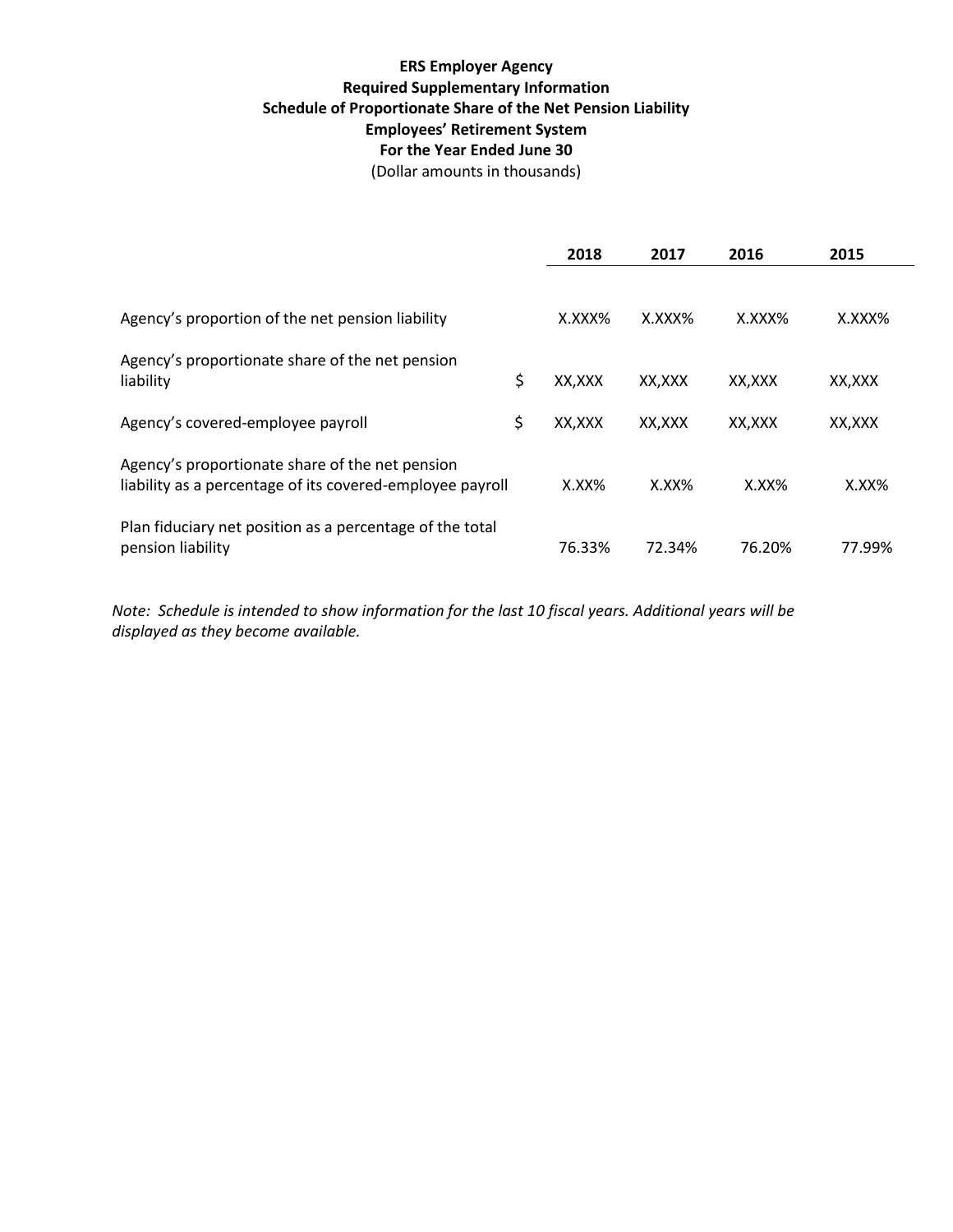ERS Employer Agency<br>Required Supplementary Information<br>Schedule of Contributions<br>Employees' Retirement System<br>For the Year Ended June 30<br>(Dollar amounts in thousands) **Required Supplementary Information (Dollar amounts in thousands) Employees' Retirement System For the Year Ended June 30 Schedule of Contributions ERS Employer Agency**

|                                                                            |    | 2018        | 2017   | 2016   | 2015     | 2014    | 2013   | 2012   | 2011    | 2010     | 2009     |
|----------------------------------------------------------------------------|----|-------------|--------|--------|----------|---------|--------|--------|---------|----------|----------|
| Contractually required<br>contribution                                     | S  | XX, XXX     | XX,XXX | XX,XXX | XX, XXX  | XX, XXX | XX,XXX | XX,XXX | XX, XXX | XX,XXX   | XX, XXX  |
| Contributions in relation to the<br>contractually required<br>contribution |    | XX,XXX      | XX,XXX | XX,XXX | XX, XXX  | XX, XXX | XX,XXX | XX,XXX | XX, XXX | XX,XXX   | XX,XXX   |
| Contribution deficiency (excess)                                           |    | $5$ XX, XXX | XX,XXX | XX,XXX | XX, XXX  | XX,XXX  | XX,XXX | XX,XXX | XX, XXX | XX,XXX   | XX,XXX   |
| Agency's covered-employee<br>payroll                                       | U) | XX, XXX     | XX,XXX | XX,XXX | XX, XXX  | XX, XXX | XX,XXX | XX,XXX | XX, XXX | XX, XXX  | XX,XXX   |
| Contributions as a percentage<br>of covered-employee payroll               |    | X.XX%       | X.XX%  | X.XX%  | $X.XX\%$ | X.XX%   | X.XX%  | X.XX%  | X.XX%   | $X.XX\%$ | $X.XX\%$ |